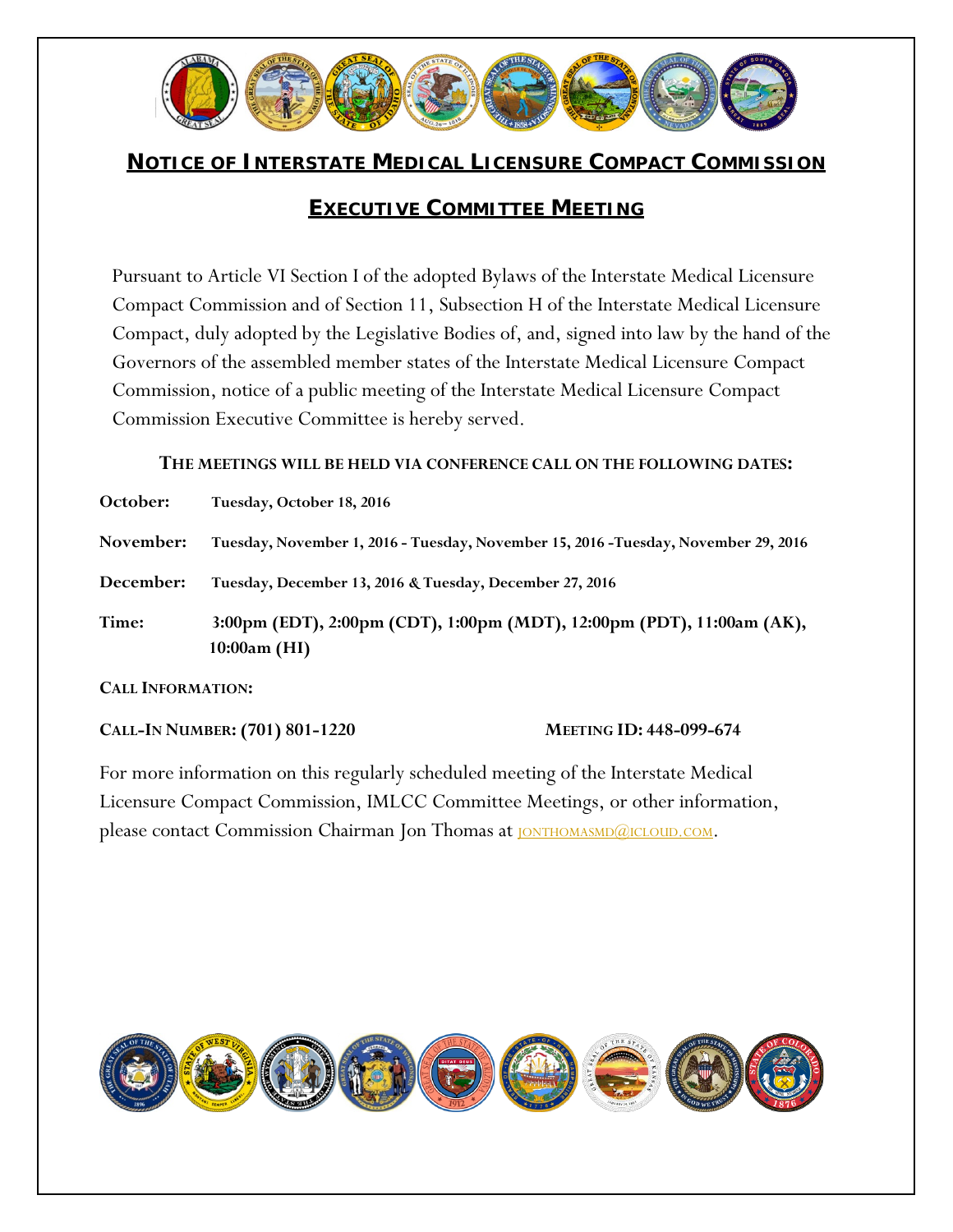## **INTERSTATE MEDICAL LICENSURE COMPACT COMMISSION**

**CHAIRMAN**: JON THOMAS (MN) **VICE CHAIR**: MARK BOWDEN (IA) **SECRETARY**: DIANA SHEPARD (WV) **TREASURER**: BRIAN ZACHARIAH (IL)

### **EXECUTIVE COMMITTEE MEETING**

### **AGENDA**

| Via Conference Call<br>Location: |
|----------------------------------|
|----------------------------------|

Call In: Call In (701) 801-1220 Meeting ID: 448-099-674 Dates: **October**: Tuesday, October 18, 2016 **November**: Tuesday, November 1, 2016 Tuesday, November 15, 2016 Tuesday, November 29, 2016 **December**: Tuesday, December 13, 2016 Tuesday, December 27, 2016

Time: 3:00pm (EDT), 2:00pm (CDT), 1:00pm (MDT), 12:00pm (PDT), 11:00am (AK), 10:00am (HI)

| I.   | <b>Call to Order</b>     |                                            | Chairman Thomas                 |  |  |
|------|--------------------------|--------------------------------------------|---------------------------------|--|--|
| II.  |                          | <b>Roll Call/Establishment of Quorum</b>   | Secretary Shepard               |  |  |
| III. |                          | <b>Approval of Agenda</b>                  | Secretary Shepard               |  |  |
| IV.  |                          | <b>Approval of Minutes</b>                 | Secretary Shepard               |  |  |
| V.   | <b>Committee Reports</b> |                                            |                                 |  |  |
|      | a)                       | <b>Budget Committee/Treasurer's Report</b> | Treasurer Zachariah             |  |  |
|      | b)                       | <b>Bylaws and Rules Committee</b>          | Vice-Chairman Bowden            |  |  |
|      | C)                       | <b>Communications Committee</b>            | <b>Commissioner Hansen</b>      |  |  |
|      | d)                       | Audit Committee                            | Chairman Thomas                 |  |  |
|      | e)                       | Personnel Committee                        | Chairman Thomas                 |  |  |
|      | f)                       | <b>Technology Committee</b>                | <b>Commissioner Bohnenblust</b> |  |  |
| VI.  |                          | <b>Executive Committee Tasks</b>           | Chairman Thomas                 |  |  |